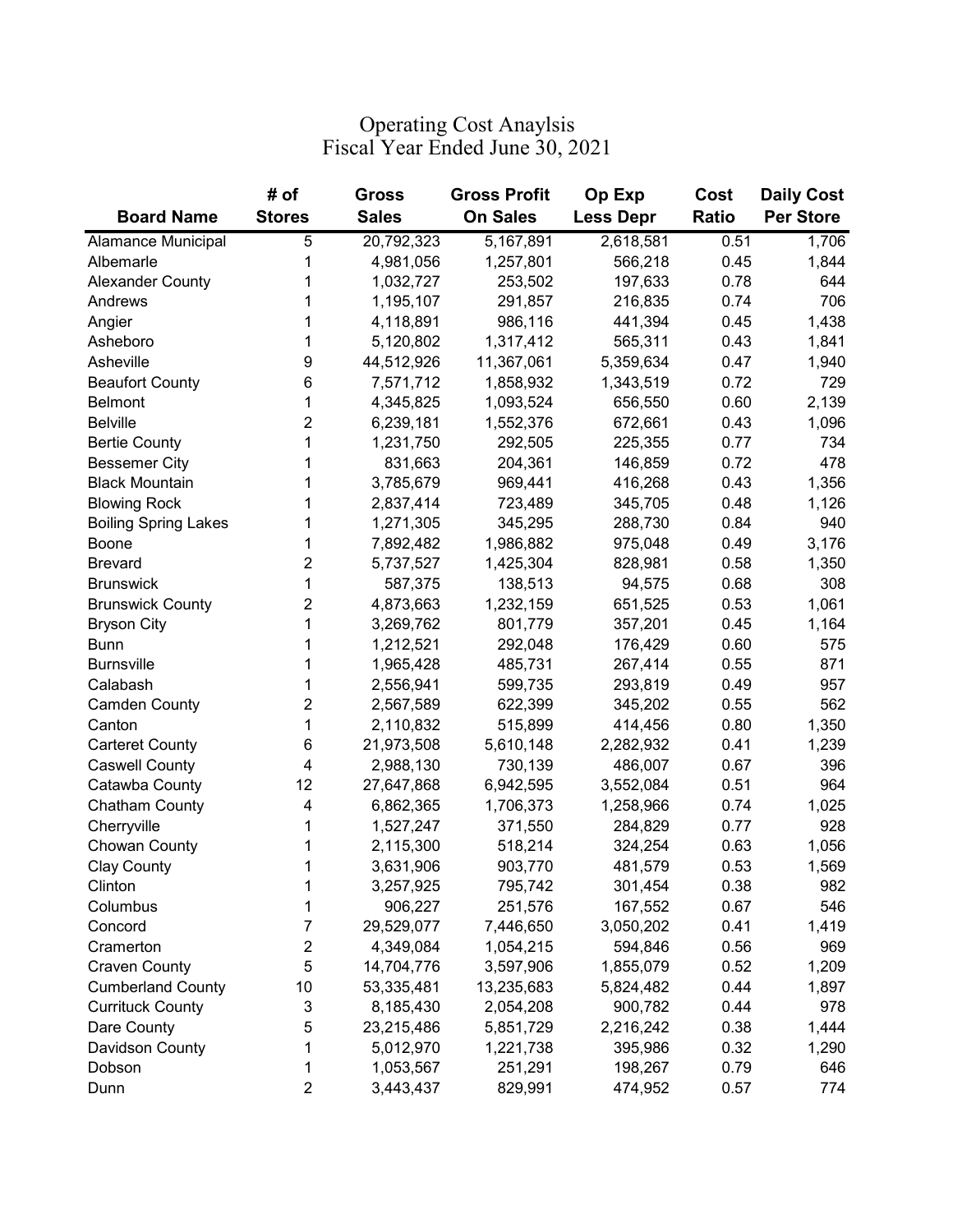## Operating Cost Anaylsis Fiscal Year Ended June 30, 2021

|                         | # of           | Gross        | <b>Gross Profit</b> | Op Exp           | Cost         | <b>Daily Cost</b> |
|-------------------------|----------------|--------------|---------------------|------------------|--------------|-------------------|
| <b>Board Name</b>       | <b>Stores</b>  | <b>Sales</b> | <b>On Sales</b>     | <b>Less Depr</b> | <b>Ratio</b> | <b>Per Store</b>  |
| Durham County           | 8              | 49,234,979   | 12,336,207          | 6,349,389        | 0.51         | 2,585             |
| Eden                    | 1              | 2,617,246    | 636,023             | 372,101          | 0.59         | 1,212             |
| <b>Edgecombe County</b> | 5              | 7,168,879    | 1,749,364           | 1,031,535        | 0.59         | 672               |
| Elizabethtown           | 1              | 2,328,907    | 557,009             | 230,168          | 0.41         | 750               |
| Fairmont                | 1              | 1,127,638    | 272,820             | 221,816          | 0.81         | 723               |
| Fletcher                | 1              | 3,889,908    | 957,705             | 525,658          | 0.55         | 1,712             |
| <b>Forest City</b>      | 1              | 3,275,708    | 806,748             | 501,488          | 0.62         | 1,634             |
| Franklin                | 1              | 3,733,665    | 918,308             | 702,546          | 0.77         | 2,288             |
| Franklinton             | 1              | 1,980,798    | 472,210             | 263,900          | 0.56         | 860               |
| Gastonia                | 5              | 16,089,457   | 3,955,127           | 1,989,188        | 0.50         | 1,296             |
| <b>Gates County</b>     | $\overline{2}$ | 1,169,458    | 284,696             | 198,513          | 0.70         | 323               |
| Gibsonville             | 1              | 2,559,184    | 617,046             | 247,464          | 0.40         | 806               |
| <b>Granite Falls</b>    | 1              | 1,870,264    | 478,682             | 229,468          | 0.48         | 747               |
| <b>Granville County</b> | $\overline{2}$ | 6,042,790    | 1,463,004           | 782,389          | 0.53         | 1,274             |
| <b>Greene County</b>    | $\overline{2}$ | 1,466,572    | 362,457             | 228,825          | 0.63         | 373               |
| Greensboro              | 15             | 66,701,162   | 16,798,714          | 7,667,792        | 0.46         | 1,665             |
| <b>Halifax County</b>   | 5              | 7,910,669    | 1,929,427           | 1,136,929        | 0.59         | 741               |
| Hamlet                  | 1              | 2,001,630    | 473,802             | 276,492          | 0.58         | 901               |
| Hendersonville          | 3              | 9,993,515    | 2,535,982           | 1,591,652        | 0.63         | 1,728             |
| Hertford                | 1              | 1,549,746    | 370,134             | 240,505          | 0.65         | 783               |
| <b>Hertford County</b>  | 3              | 3,440,923    | 812,402             | 551,892          | 0.68         | 599               |
| <b>High Country</b>     | 1              | 4,934,745    | 1,217,184           | 520,293          | 0.43         | 1,695             |
| <b>High Point</b>       | 7              | 26,432,020   | 6,722,345           | 3,411,726        | 0.51         | 1,588             |
| Highlands               | 1              | 3,069,500    | 786,686             | 399,440          | 0.51         | 1,301             |
| <b>Hoke County</b>      | $\overline{c}$ | 4,529,755    | 1,108,184           | 520,834          | 0.47         | 848               |
| <b>Hyde County</b>      | $\overline{2}$ | 1,050,604    | 270,066             | 189,620          | 0.70         | 309               |
| <b>Indian Trail</b>     | 1              | 6,349,592    | 1,566,097           | 795,316          | 0.51         | 2,591             |
| Jackson County          | $\overline{2}$ | 6,573,306    | 1,490,527           | 785,620          | 0.53         | 1,280             |
| Johnston County         | 9              | 25,719,336   | 6,252,638           | 3,711,383        | 0.59         | 1,343             |
| Jones County            | $\overline{2}$ | 1,238,871    | 295,525             | 197,573          | 0.67         | 322               |
| Kenansville             | 1              | 722,986      | 172,644             | 129,648          | 0.75         | 422               |
| Kings Mountain          | 1              | 2,377,239    | 583,572             | 316,909          | 0.54         | 1,032             |
| Lake Lure               | 1              | 1,210,088    | 297,574             | 267,445          | 0.90         | 871               |
| Lake Waccamaw           | 1              | 784,847      | 205,931             | 106,315          | 0.52         | 346               |
| <b>Laurel Park</b>      | 1              | 1,878,817    | 465,628             | 285,561          | 0.61         | 930               |
| Lenoir City             | $\overline{c}$ | 4,895,459    | 1,196,483           | 573,691          | 0.48         | 934               |
| Lenoir County           | 3              | 6,271,110    | 1,537,899           | 773,047          | 0.50         | 839               |
| Lexington               | $\overline{2}$ | 6,300,696    | 1,511,632           | 670,490          | 0.44         | 1,092             |
| Liberty                 | 1              | 1,388,766    | 339,187             | 168,881          | 0.50         | 550               |
| Lillington              | 1              | 2,960,185    | 766,960             | 360,687          | 0.47         | 1,175             |
| <b>Lincoln County</b>   | 3              | 7,673,345    | 1,953,084           | 798,228          | 0.41         | 867               |
| Lincolnton              | $\overline{c}$ | 3,690,712    | 891,139             | 581,257          | 0.65         | 947               |
| Locust                  | 1              | 3,389,486    | 836,018             | 486,296          | 0.58         | 1,584             |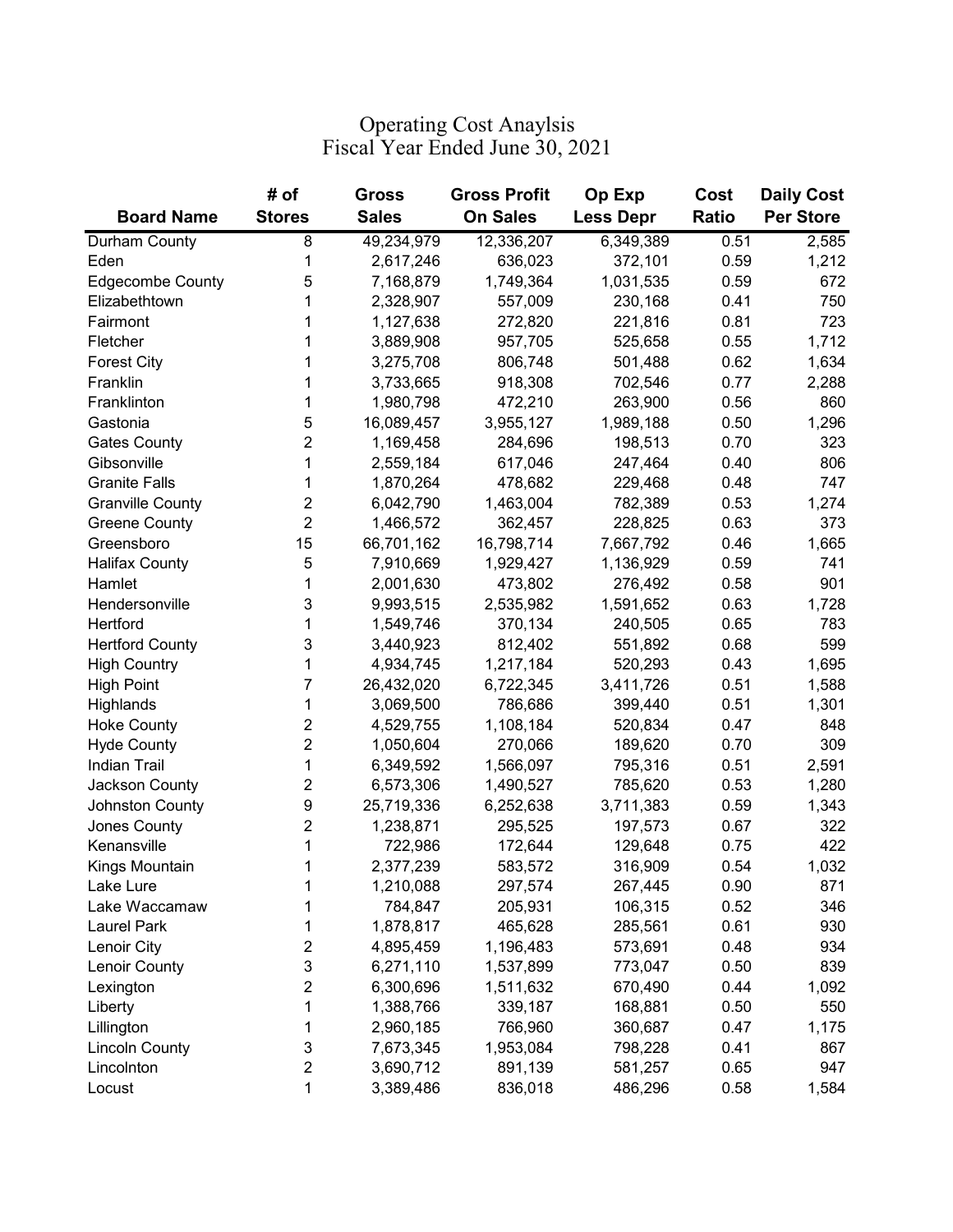## Fiscal Year Ended June 30, 2021 Operating Cost Anaylsis

|                           | # of             | Gross        | <b>Gross Profit</b> | Op Exp           | Cost         | <b>Daily Cost</b> |
|---------------------------|------------------|--------------|---------------------|------------------|--------------|-------------------|
| <b>Board Name</b>         | <b>Stores</b>    | <b>Sales</b> | <b>On Sales</b>     | <b>Less Depr</b> | <b>Ratio</b> | <b>Per Store</b>  |
| Louisburg                 | 1                | 2,500,293    | 616,333             | 332,911          | 0.54         | 1,084             |
| Lumberton                 | $\overline{2}$   | 6,163,745    | 1,585,101           | 782,138          | 0.49         | 1,274             |
| Madison                   | 1                | 2,359,074    | 585,176             | 335,404          | 0.57         | 1,093             |
| Maggie Valley             | $\overline{c}$   | 3,829,190    | 943,011             | 518,150          | 0.55         | 844               |
| Marion                    | $\overline{2}$   | 4,148,405    | 1,016,742           | 535,388          | 0.53         | 872               |
| Marshville                | $\mathbf{1}$     | 1,436,245    | 341,824             | 222,075          | 0.65         | 723               |
| <b>Martin County</b>      | $\overline{2}$   | 3,377,965    | 842,124             | 540,191          | 0.64         | 880               |
| Maxton                    | 1                | 1,272,691    | 321,718             | 264,579          | 0.82         | 862               |
| <b>Mecklenburg County</b> | 28               | 205,033,367  | 52,048,114          | 20,495,369       | 0.39         | 2,384             |
| Mocksville Cooleemee      | $\boldsymbol{2}$ | 3,500,222    | 861,419             | 555,730          | 0.65         | 905               |
| Monroe                    | 1                | 6,066,644    | 1,514,400           | 808,116          | 0.53         | 2,632             |
| Montgomery                | $\overline{2}$   | 2,515,263    | 628,591             | 420,437          | 0.67         | 685               |
| Moore County              | 4                | 17,318,851   | 4,408,930           | 1,414,047        | 0.32         | 1,152             |
| Mooresville               | 3                | 17,611,740   | 4,358,784           | 1,523,210        | 0.35         | 1,654             |
| Morganton                 | 1                | 4,693,945    | 1,150,984           | 517,695          | 0.45         | 1,686             |
| <b>Mount Airy</b>         | 1                | 3,531,113    | 897,810             | 483,002          | 0.54         | 1,573             |
| <b>Mount Holly</b>        | 1                | 3,027,252    | 763,014             | 383,089          | 0.50         | 1,248             |
| Mount Pleasant            | 1                | 1,173,519    | 289,345             | 243,846          | 0.84         | 794               |
| Murphy                    | 1                | 4,826,398    | 1,187,182           | 659,309          | 0.56         | 2,148             |
| Nash County               | 8                | 16,852,452   | 4,262,120           | 1,794,348        | 0.42         | 731               |
| New Hanover County        | 8                | 59,203,586   | 15,390,134          | 5,702,701        | 0.37         | 2,322             |
| Newton Grove              | 1                | 859,027      | 203,557             | 140,806          | 0.69         | 459               |
| North Wilkesboro          | 1                | 1,888,018    | 453,241             | 410,309          | 0.91         | 1,337             |
| Northampton County        | 4                | 1,644,766    | 400,754             | 260,196          | 0.65         | 212               |
| Norwood                   | 1                | 988,732      | 244,772             | 151,412          | 0.62         | 493               |
| Oak Island                | 1                | 4,447,899    | 1,104,010           | 519,106          | 0.47         | 1,691             |
| Ocean Isle Beach          | 1                | 3,678,205    | 936,268             | 438,587          | 0.47         | 1,429             |
| <b>Onslow County</b>      | 6                | 26,955,869   | 6,798,439           | 3,741,025        | 0.55         | 2,031             |
| <b>Orange County</b>      | 8                | 27,158,053   | 6,727,406           | 4,257,710        | 0.63         | 1,734             |
| Pamlico County            | 2                | 2,233,816    | 476,553             | 372,164          | 0.78         | 606               |
| Pasquotank County         | 1                | 4,402,881    | 1,087,200           | 453,727          | 0.42         | 1,478             |
| Pembroke                  | 1                | 1,806,182    | 448,752             | 261,817          | 0.58         | 853               |
| <b>Pender County</b>      | 4                | 10,631,467   | 2,615,087           | 1,495,158        | 0.57         | 1,218             |
| Person County             | $\overline{c}$   | 5,491,123    | 1,348,135           | 613,611          | 0.46         | 999               |
| Pilot Mountain            | 1                | 2,090,840    | 523,845             | 258,359          | 0.49         | 842               |
| <b>Pitt County</b>        | 7                | 28,274,261   | 7,190,501           | 3,368,876        | 0.47         | 1,568             |
| Pittsboro                 | 1                | 2,015,088    | 498,156             | 222,103          | 0.45         | 723               |
| Ramseur                   | 1                | 1,188,372    | 291,035             | 161,203          | 0.55         | 525               |
| Randleman                 | 1                | 2,778,760    | 697,907             | 325,186          | 0.47         | 1,059             |
| <b>Red Springs</b>        | 1                | 1,423,966    | 342,669             | 214,578          | 0.63         | 699               |
| Reidsville                | 1                | 3,568,249    | 870,466             | 494,595          | 0.57         | 1,611             |
| Rockingham                | $\overline{c}$   | 3,530,841    | 839,993             | 464,831          | 0.55         | 757               |
| Roseboro                  | 1                | 1,404,660    | 359,862             | 189,794          | 0.53         | 618               |